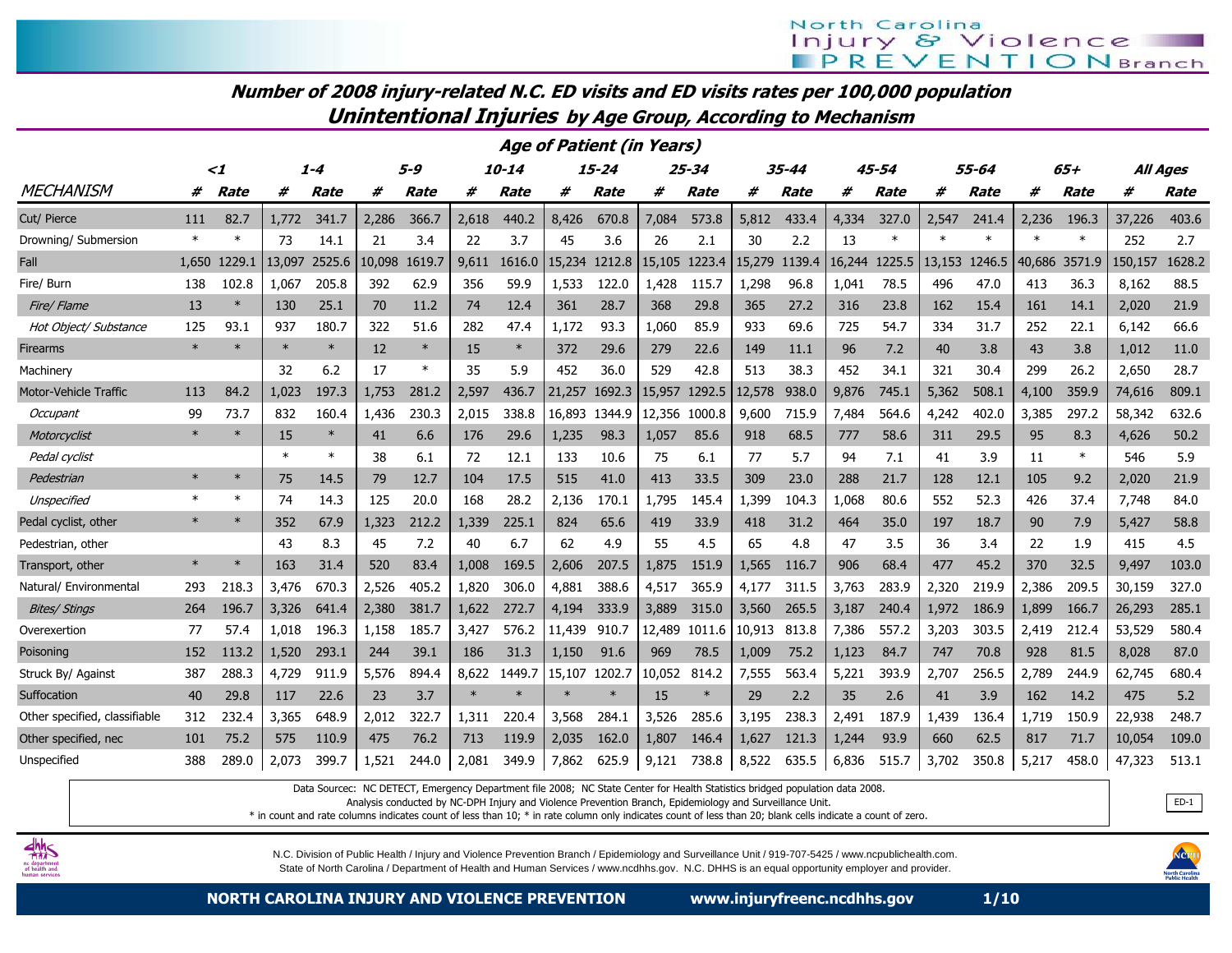# Number of 2008 injury-related N.C. ED visits and ED visits rates per 100,000 populationSelf-Inflicted Injuries by Age Group, According to Mechanism

| Age of Patient (in Years)     |          |        |         |        |         |        |        |           |        |           |        |           |        |           |        |           |        |        |        |        |        |          |
|-------------------------------|----------|--------|---------|--------|---------|--------|--------|-----------|--------|-----------|--------|-----------|--------|-----------|--------|-----------|--------|--------|--------|--------|--------|----------|
|                               | $\leq$ 1 |        | $1 - 4$ |        | $5 - 9$ |        |        | $10 - 14$ |        | $15 - 24$ |        | $25 - 34$ |        | $35 - 44$ |        | $45 - 54$ |        | 55-64  |        | $65+$  |        | All Ages |
| <b>MECHANISM</b>              | #        | Rate   | #       | Rate   | #       | Rate   | #      | Rate      | #      | Rate      | #      | Rate      | #      | Rate      | #      | Rate      | #      | Rate   | #      | Rate   | #      | Rate     |
| Cut/ Pierce                   |          |        | $\ast$  | $\ast$ | $\ast$  | $\ast$ | 121    | 20.3      | 671    | 53.4      | 481    | 39.0      | 325    | 24.2      | 180    | 13.6      | 48     | 4.5    | 18     | $\ast$ | 1,849  | 20.0     |
| Drowning/ Submersion          |          |        |         |        |         |        |        |           |        |           | $\ast$ | $\ast$    |        | $\ast$    | $\ast$ | $\ast$    |        |        |        |        | $\ast$ | $\ast$   |
| Fall                          |          |        |         |        |         |        |        |           | $10\,$ | $\ast$    | $\ast$ | $\ast$    | $\ast$ | $\ast$    | $\ast$ | $\ast$    |        |        | $\ast$ | $\ast$ | 29     | 0.3      |
| Fire/ Burn                    |          |        |         |        |         |        | $\ast$ | $\ast$    | $\ast$ | $\ast$    | $\ast$ | $\ast$    | $\ast$ | $\ast$    | $\ast$ | $\ast$    |        |        | $\ast$ | $\ast$ | 23     | 0.2      |
| Fire/Flame                    |          |        |         |        |         |        | $\ast$ | $\ast$    | $\ast$ | $\ast$    | $\ast$ | $\star$   | $\ast$ | $\ast$    | $\ast$ | $\ast$    |        |        |        |        | 20     | 0.2      |
| Hot Object/ Substance         |          |        |         |        |         |        |        |           | $\ast$ | $\ast$    |        |           |        |           | $\ast$ | $\ast$    |        |        | $\ast$ | $\ast$ | $\ast$ | $\ast$   |
| <b>Firearms</b>               |          |        |         |        |         |        |        |           | 12     | $\ast$    | 13     | $\ast$    | 17     | $\ast$    | 19     | $\ast$    | 12     | $\ast$ | 15     | $\ast$ | 88     | $1.0\,$  |
| Motor-Vehicle Traffic         |          |        |         |        |         |        | $\ast$ | $\ast$    | $\ast$ | $\ast$    | $\ast$ | $\star$   |        | $\ast$    | $\ast$ | $\ast$    |        |        | $\ast$ | $\ast$ | 11     | $\ast$   |
| Poisoning                     |          |        | $\ast$  | $\ast$ | $\ast$  | $\ast$ | 153    | 25.7      | 1,545  | 123.0     | 1,313  | 106.3     | 1,422  | 106.0     | 947    | 71.4      | 316    | 29.9   | 114    | $10.0$ | 5,816  | 63.1     |
| Suffocation                   |          |        |         |        |         | $\ast$ | $\ast$ | $\ast$    | 25     | 2.0       | 14     | $\ast$    | 12     | $\ast$    |        |           |        |        | $\ast$ | $\ast$ | 61     | 0.7      |
| Other specified, classifiable |          |        |         |        |         |        | $\ast$ | $\ast$    | $\ast$ | $\ast$    | $\ast$ | $\star$   | $\ast$ | $\ast$    | $\ast$ | $\ast$    | $\ast$ |        | $\ast$ | $\ast$ | 35     | 0.4      |
| Other specified, nec          | $\ast$   | $\ast$ | $\ast$  | $\ast$ | $\ast$  | $\ast$ | 13     | $\ast$    | 111    | 8.8       | 61     | 4.9       | 52     | 3.9       | 18     | $\ast$    | $\ast$ |        | $\ast$ | $\ast$ | 275    | 3.0      |
| Unspecified                   | $\ast$   | $\ast$ |         |        | $\ast$  | $\ast$ | 11     | $\ast$    | 40     | 3.2       | 23     | 1.9       | 20     | 1.5       | 15     |           | $\ast$ |        | $\ast$ | $\ast$ | 120    | 1.3      |

#### Age of Patient (in Years)

Data Sources: NC DETECT, Emergency Department file 2008; NC State Center for Health Statistics bridged population data 2008.

Analysis conducted by NC-DPH Injury and Violence Prevention Branch, Epidemiology and Surveillance Unit.

\* in count and rate columns indicates count of less than 10; \* in rate column only indicates count of less than 20; blank cells indicate a count of zero.



N.C. Division of Public Health / Injury and Violence Prevention Branch / Epidemiology and Surveillance Unit / 919-707-5425 / www.ncpublichealth.com.

State of North Carolina / Department of Health and Human Services / www.ncdhhs.gov

N.C. DHHS is an equal opportunity employer and provider.



ED-2

NORTH CAROLINA INJURY AND VIOLENCE PREVENTION www.injuryfreenc.ncdhhs.gov 1/10

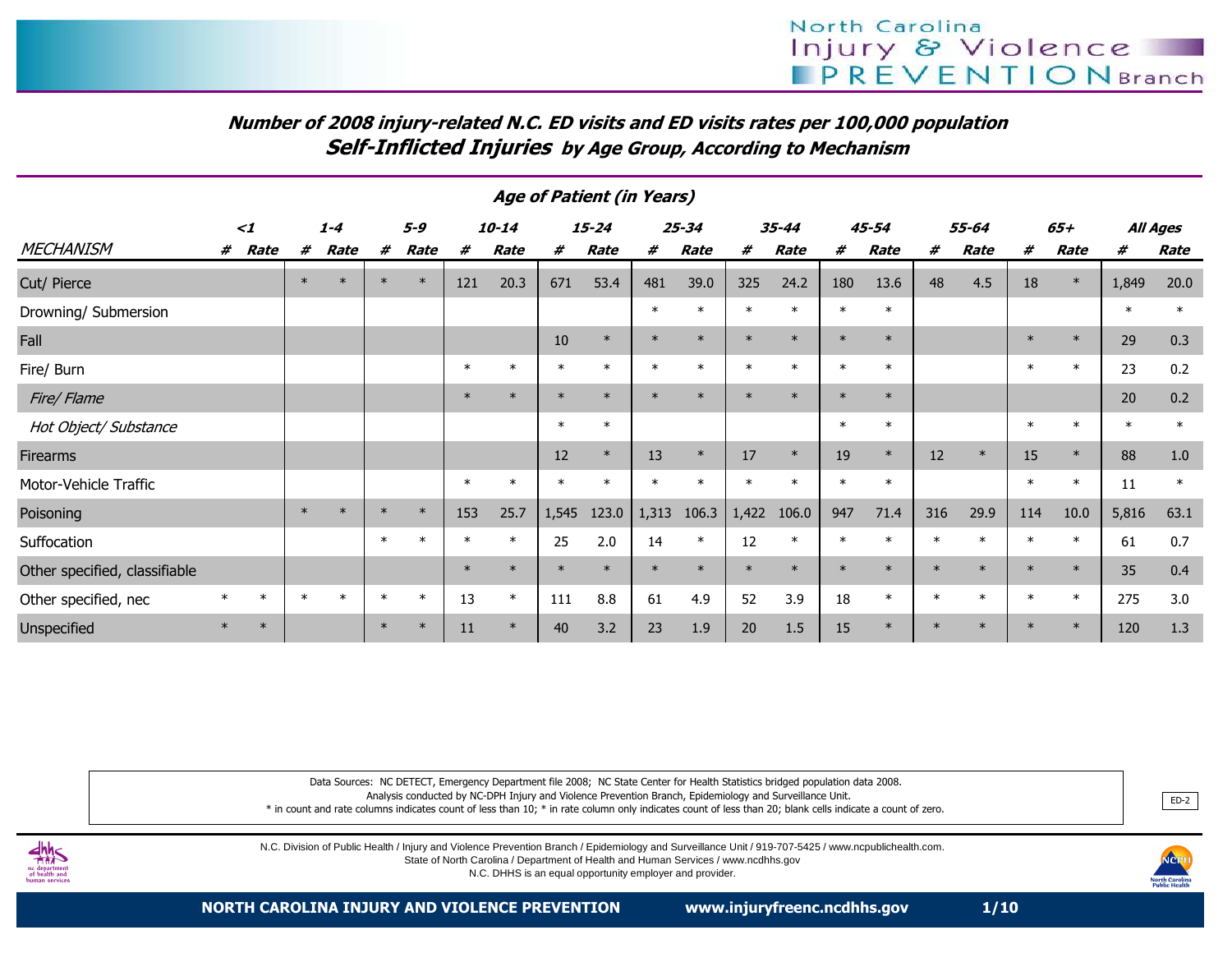# Number of 2008 injury-related N.C. ED visits and ED visits rates per 100,000 populationAssault Injuries by Age Group, According to Mechanism

|                               | Age or Patient (in Years) |             |         |             |        |         |        |             |        |             |        |             |         |             |        |           |         |             |        |        |        |          |
|-------------------------------|---------------------------|-------------|---------|-------------|--------|---------|--------|-------------|--------|-------------|--------|-------------|---------|-------------|--------|-----------|---------|-------------|--------|--------|--------|----------|
|                               | $\leq$ 1                  |             | $1 - 4$ |             |        | $5 - 9$ |        | $10 - 14$   |        | $15 - 24$   |        | $25 - 34$   |         | 35-44       |        | $45 - 54$ |         | 55-64       |        | $65+$  |        | All Ages |
| <b>MECHANISM</b>              | #                         | <b>Rate</b> | #       | <b>Rate</b> | #      | Rate    | #      | <b>Rate</b> | #      | <b>Rate</b> | #      | <b>Rate</b> | #       | <b>Rate</b> | #      | Rate      | #       | <b>Rate</b> | #      | Rate   | #      | Rate     |
| Cut/ Pierce                   |                           |             |         |             | $\ast$ | $\ast$  | 22     | 3.7         | 823    | 65.5        | 731    | 59.2        | 496     | 37.0        | 311    | 23.5      | 73      | 6.9         | 28     | 2.5    | 2,489  | 27.0     |
| Drowning/ Submersion          |                           |             |         |             |        |         |        |             |        |             |        |             | $\ast$  | $\ast$      |        |           |         |             |        |        | $\ast$ | $\ast$   |
| Fall                          |                           |             | $\ast$  | $\ast$      |        |         |        |             | 15     | $\ast$      | 15     | $\ast$      | $\ast$  | $\ast$      | $\ast$ | $\ast$    | $\ast$  |             | $\ast$ | $\ast$ | 43     | 0.5      |
| Fire/ Burn                    |                           |             | $\ast$  | $\ast$      |        | $\ast$  | $\ast$ | $\ast$      | 10     | $\ast$      | $\ast$ | $\ast$      | $\ast$  | $\ast$      | 12     | $\ast$    | $\ast$  | $\ast$      | $\ast$ | $\ast$ | 46     | 0.5      |
| Fire/Flame                    |                           |             |         |             |        |         |        |             | $\ast$ | $\ast$      | $\ast$ | $\ast$      | $\star$ | $\star$     | $\ast$ | $\ast$    | $\star$ | $\ast$      |        |        | 11     | $\ast$   |
| Hot Object/ Substance         |                           |             | $\ast$  | $\ast$      | $\ast$ | $\ast$  | $\ast$ | $\ast$      |        | $\ast$      | $\ast$ | $\ast$      | $\ast$  | $\ast$      | $\ast$ | $\ast$    |         | $\ast$      | $\ast$ | $\ast$ | 35     | 0.4      |
| Firearms                      | $\ast$                    | $\ast$      |         | $\ast$      |        | $\ast$  | 14     | $\ast$      | 400    | 31.8        | 285    | 23.1        | 136     | 10.1        | 72     | 5.4       | 22      | 2.1         | 16     | $\ast$ | 952    | 10.3     |
| Motor-Vehicle Traffic         |                           |             |         |             | $\ast$ | $\ast$  |        |             | 18     | $\ast$      | 24     | 1.9         | 14      | $\ast$      | 15     | $\ast$    | $\star$ | $\ast$      |        |        | 75     | 0.8      |
| Poisoning                     |                           |             |         |             |        |         |        |             | $\ast$ | $\ast$      | 12     | $\ast$      | $\star$ | $\star$     | $\ast$ | $\ast$    |         |             |        |        | 30     | 0.3      |
| Struck By/ Against            | $\ast$                    | $\ast$      | 19      | $\ast$      | 87     | 14.0    | 570    | 95.8        | 5,143  | 409.5       | 3,880  | 314.3       | 2,677   | 199.6       | 1,861  | 140.4     | 430     | 40.8        | 205    | 18.0   | 14,875 | 161.3    |
| Suffocation                   |                           |             |         |             | $\ast$ | $\ast$  | $\ast$ | $\ast$      | 19     | $\ast$      | 13     | $\ast$      | 11      | $\ast$      | $\ast$ | $\ast$    |         |             | $\ast$ | $\ast$ | 52     | 0.6      |
| Other specified, classifiable | 30                        | 22.3        | 64      | 12.3        | 70     | 11.2    | 81     | 13.6        | 676    | 53.8        | 634    | 51.4        | 396     | 29.5        | 236    | 17.8      | 57      | 5.4         | 41     | 3.6    | 2,285  | 24.8     |
| Other specified, nec          |                           | $\ast$      | 28      | 5.4         | 43     | 6.9     | 130    | 21.9        | 1,093  | 87.0        | 909    | 73.6        | 674     | 50.3        | 478    | 36.1      | 130     | 12.3        | 75     | 6.6    | 3,568  | 38.7     |
| Unspecified                   | $\ast$                    | $\ast$      | 13      | $\ast$      | 15     | $\ast$  | 83     | 14.0        | 1,149  | 91.5        | 1,013  | 82.0        | 800     | 59.7        | 539    | 40.7      | 156     | 14.8        | 65     | 5.7    | 3,842  | 41.7     |

Age of Patient (in Years)

Data Sources: NC DETECT, Emergency Department file 2008; NC State Center for Health Statistics bridged population data 2008.

Analysis conducted by NC-DPH Injury and Violence Prevention Branch, Epidemiology and Surveillance Unit.

 \* in count and rate columns indicates count of less than 10; \* in rate column only indicates count of less than 20; blank cells indicate a count of zero.end and the second control of the second control of the second control of the second control of the second control of the second control of the second control of the second control of the second control of the second contr



N.C. Division of Public Health / Injury and Violence Prevention Branch / Epidemiology and Surveillance Unit / 919-707-5425 / www.ncpublichealth.com.

State of North Carolina / Department of Health and Human Services / www.ncdhhs.gov

N.C. DHHS is an equal opportunity employer and provider.

NORTH CAROLINA INJURY AND VIOLENCE PREVENTION www.injuryfreenc.ncdhhs.gov 1/10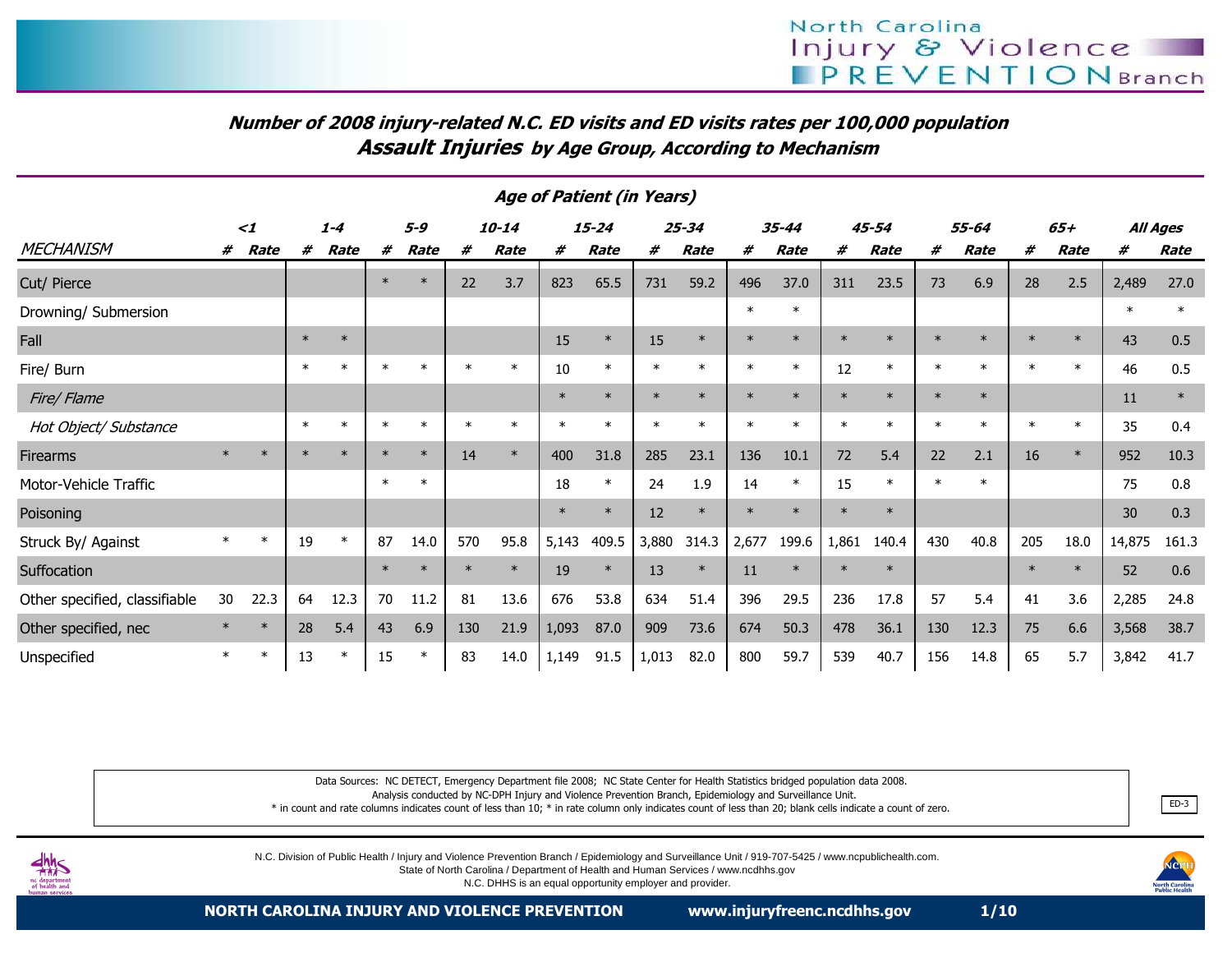# Number of 2008 injury-related N.C. ED visits and ED visits rates per 100,000 populationUndetermined Injuries by Age Group, According to Mechanism

|                               | <i>Age of Patient (in Years)</i> |          |        |             |        |             |         |             |         |           |         |           |         |         |        |             |         |             |        |        |        |          |
|-------------------------------|----------------------------------|----------|--------|-------------|--------|-------------|---------|-------------|---------|-----------|---------|-----------|---------|---------|--------|-------------|---------|-------------|--------|--------|--------|----------|
|                               |                                  | $\leq$ 1 |        | $1 - 4$     |        | $5 - 9$     |         | $10 - 14$   |         | $15 - 24$ |         | $25 - 34$ |         | 35-44   |        | 45-54       |         | 55-64       |        | 65+    |        | All Ages |
| <b>MECHANISM</b>              | #                                | Rate     | #      | <b>Rate</b> | #      | <b>Rate</b> | #       | <b>Rate</b> | #       | Rate      | #       | Rate      | #       | Rate    | #      | <b>Rate</b> | #       | <b>Rate</b> | #      | Rate   | #      | Rate     |
| Cut/ Pierce                   |                                  |          |        |             | $\ast$ | $\ast$      | $\star$ | $\ast$      | 24      | 1.9       | 21      | 1.7       | $\ast$  | $\star$ | $\ast$ | $\star$     |         | $\star$     | $\ast$ |        | 69     | 0.7      |
| Drowning/ Submersion          |                                  |          |        |             | $\ast$ | $\ast$      |         |             | $\ast$  | $\ast$    |         |           |         |         |        |             |         |             |        |        | $\ast$ | $\ast$   |
| Fall                          | $\ast$                           | $\ast$   | $\ast$ | $\ast$      | $\ast$ | $\ast$      | $\ast$  | $\ast$      | 16      | $\ast$    | 16      | $\ast$    | 15      | $\ast$  | $\ast$ | $\ast$      |         | $\ast$      |        |        | 68     | 0.7      |
| Fire/ Burn                    |                                  | $\ast$   | $\ast$ | $\ast$      |        | $\ast$      | $\ast$  | $\ast$      | $\ast$  | $\ast$    | $\ast$  | $\ast$    | $\ast$  | $\ast$  | $\ast$ | $\ast$      |         |             | $\ast$ | $\ast$ | 29     | 0.3      |
| Fire/Flame                    |                                  | $\ast$   |        | $\ast$      |        |             | $\ast$  | $\ast$      | $\star$ | $\star$   | $\star$ | $\ast$    | $\star$ | $\star$ | $\ast$ | $\ast$      |         |             | $\ast$ | $\ast$ | 21     | 0.2      |
| Hot Object/ Substance         |                                  |          |        |             | $\ast$ | $\ast$      | $\ast$  | $\ast$      |         |           |         |           | $\ast$  | $\ast$  | $\ast$ | $\ast$      |         |             | $\ast$ | $\ast$ | $\ast$ | $\ast$   |
| <b>Firearms</b>               |                                  |          |        |             | $\ast$ | $\ast$      |         | $\ast$      | 46      | 3.7       | 46      | 3.7       | 33      | 2.5     | 23     | 1.7         | $\ast$  | $\ast$      | $\ast$ | $\ast$ | 164    | 1.8      |
| Motor-Vehicle Traffic         |                                  |          |        |             |        |             |         |             | $\ast$  | $\ast$    | $\ast$  | $\ast$    |         |         | $\ast$ | $\ast$      | $\star$ | $\ast$      |        |        | $\ast$ | $\ast$   |
| Natural/ Environmental        |                                  |          | $\ast$ | $\ast$      |        |             |         |             |         |           | $\ast$  | $\ast$    | $\star$ | $\ast$  |        |             | $\star$ | $\ast$      | $\ast$ |        | $\ast$ | $\ast$   |
| Poisoning                     |                                  | $\ast$   | 56     | 10.8        | 23     | 3.7         | 43      | 7.2         | 436     | 34.7      | 404     | 32.7      | 383     | 28.6    | 348    | 26.3        | 142     | 13.5        | 123    | 10.8   | 1,965  | 21.3     |
| Suffocation                   |                                  |          |        |             |        |             |         |             | $\ast$  | $\ast$    | $\ast$  | $\ast$    | $\star$ | $\ast$  | $\ast$ | $\ast$      |         |             |        |        | $\ast$ | $\ast$   |
| Other specified, classifiable |                                  |          |        |             | $\ast$ | $\ast$      | $\ast$  | $\ast$      | $\ast$  | $\ast$    | $\ast$  | $\ast$    | $\ast$  | $\ast$  | $\ast$ | $\ast$      |         |             |        |        | 24     | 0.3      |
| Other specified, nec          | $\ast$                           | $\ast$   | $\ast$ | $\ast$      | 13     | $\ast$      | 12      | $\ast$      | 42      | 3.3       | 47      | 3.8       | 46      | 3.4     | 49     | 3.7         | 16      | $\ast$      | 13     | $\ast$ | 253    | 2.7      |
| Unspecified                   | 10                               | $\ast$   | 14     | $\ast$      |        | $\ast$      | $\ast$  | $\ast$      | 36      | 2.9       | 27      | 2.2       | 23      | 1.7     | 26     | 2.0         | 14      | $\ast$      | 17     | $\ast$ | 183    | 2.0      |

#### Age of Patient (in Years)

Data Sources: NC DETECT, Emergency Department file 2008; NC State Center for Health Statistics bridged population data 2008.

Analysis conducted by NC-DPH Injury and Violence Prevention Branch, Epidemiology and Surveillance Unit.

 \* in count and rate columns indicates count of less than 10; \* in rate column only indicates count of less than 20; blank cells indicate a count of zero.essays and the contract of the contract of the contract of the contract of the contract of the contract of the contract of the contract of the contract of the contract of the contract of the contract of the contract of the



N.C. Division of Public Health / Injury and Violence Prevention Branch / Epidemiology and Surveillance Unit / 919-707-5425 / www.ncpublichealth.com.

State of North Carolina / Department of Health and Human Services / www.ncdhhs.gov

N.C. DHHS is an equal opportunity employer and provider.